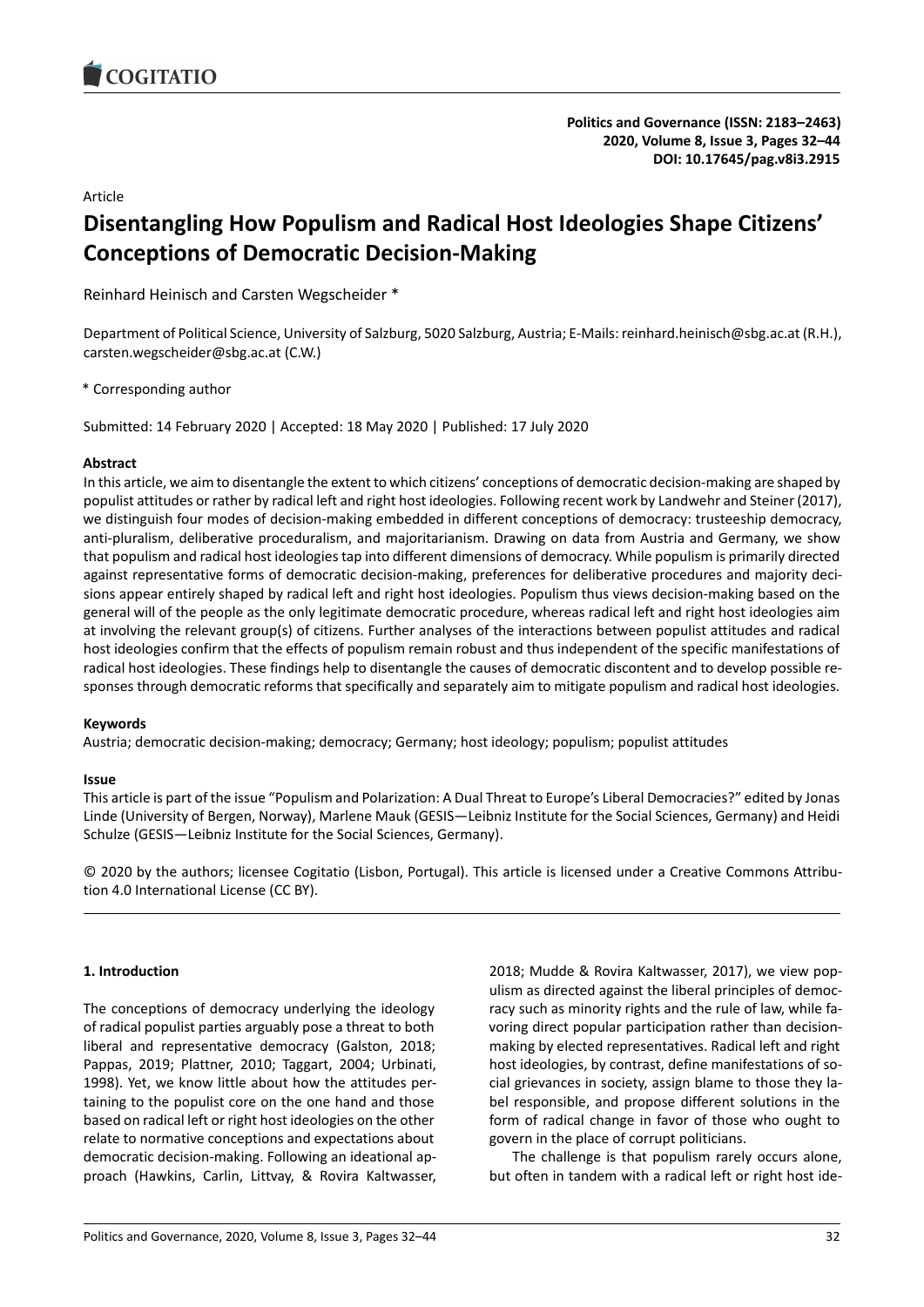#### COMITATIO

ology. This entanglement has given rise to a considerable debate on the precise locus of the effect. Specifically, whether effects can be independently ascribed and thus measured, or whether they are inherently intertwined, even to the point that populism per se is an empty shell. Proceeding from the idea that populism has a substantial core and is meaningfully distinct from the influence of host ideologies, our analysis will need to show that the effects are independently present in the dependent variables. In this article, we therefore aim to disentangle this relationship by examining the extent to which citizens' conceptions of democratic decision-making are shaped by populist attitudes or rather by attitudes towards radical left and right host ideologies. Accordingly, we ask to what extent populist attitudes and attitudes based on radical left and right host ideologies affect citizens' conceptions of democratic decision-making.

Drawing on recent research by Landwehr and Steiner (2017) on the gap between democratic aspirations and democratic practice, we distinguish four modes of democratic decision-making embedded in different conceptions of democracy: trusteeship democracy, antipluralism, deliberative proceduralism, and majoritarianism. Using data from the GESIS Panel (Bosnjak et al., 2018; GESIS, 2019) for Germany and the Austrian National Election Study (AUTNES) Online Panel (Wagner et al., 2018), we focus on the distinction between populism and radical host ideologies and their impact on citizens' understanding of the functional and procedural aspects of democracy.

Our article proceeds by first laying out our theoretical argument and discussing the relationship between populism and radical host ideologies as related to different conceptions of democratic decision-making. After stating our hypotheses, we present the research design and briefly introduce our two cases, Austria and Germany. This is followed by the empirical analysis and the discussion of our findings.

#### **2. Theoretical Argument**

# *2.1. Citizens' Conceptions of Democratic Decision-Making*

In recent years, scholars have increasingly focused on citizens' preferences for democracy and specific decisionmaking procedures (Bengtsson, 2012; Bengtsson & Mattila, 2009; Bowler, Donovan, & Karp, 2007; Font, Wojcieszak, & Navarro, 2015; Hibbing & Theiss-Morse, 2001). Overall, research has shown that certain attitudes towards the democratic decision-making process affect citizens' participation in politics (Bengtsson & Christensen, 2016; Gherghina & Geissel, 2017; Neblo, Esterling, Kennedy, Lazer, & Sokhey, 2010; Webb, 2013). Moreover, citizens' conceptions of democratic decisionmaking constitute the individual yardstick for evaluating the functioning of democracy in practice (Landwehr & Steiner, 2017). Democratic discontent is thus also rooted

in how citizens define democracy and their expectations of the way democratic decisions should be taken.

In turn, democratic discontent, alongside ideological attitudes and policy preferences, is an important explanation for the success of radical populist parties over time and across countries (Hernández, 2018; Lubbers, Gijsberts, & Scheepers, 2002; Rooduijn, 2018; Schumacher & Rooduijn, 2013). Apart from these presumed indirect effects, recent studies show that certain notions of democracy are also directly related to the support for populist (radical right) parties (Schmitt-Beck, van Deth, & Staudt, 2017; Steiner & Landwehr, 2018). In order to explain the success of radical populist parties, it is therefore essential to disentangle the relationships between populism, radical host ideologies and different conceptions of democratic decision-making.

Following previous research by Landwehr and Steiner (2017), we distinguish between a core concept of democracy as a first layer and conceptions of democratic decision-making as a second layer. While the first layer refers to the essential guidelines and regime principles of democracy, the second layer deals with the norms and procedures of how democratic decisions should be made (Dalton, 2004; Easton, 1965). Since populist citizens those holding populist attitudes—support democracy over other forms of government, while being dissatisfied with the way democracy works in practice (Rovira Kaltwasser & Van Hauwaert, 2020; Vehrkamp & Wratil, 2017), we assume that this dissatisfaction is not per se the result of a general rejection of democratic principles but based on specific normative expectations of the democratic decision-making process.

In accordance with Landwehr and Steiner (2017), we distinguish four modes of democratic decisionmaking embedded in different conceptions of democracy: trusteeship democracy, anti-pluralism, deliberative proceduralism, and majoritarianism. These conceptions broadly represent four distinct ideas about how democracy should be constituted normatively and functionally, and which are crucial to the current debate about democratic development. *Trusteeship democracy* refers to the common type of representative democracy in which legislators act as trustees of their voters. While this mode of decision-making requires trust on the part of the voter that the representative has the best interest of the citizens in mind, it also entails searching for compromises away from the spotlight and public opinion. The *anti-pluralist* mode views conflict between different particularistic interests as detrimental to the general welfare of the people. Accordingly, important political decisions are rather to be left to experts. *Deliberative proceduralism*here refers to decision-making through procedures in which the concern for general welfare outweighs individual and particularistic interests. The mode of *majoritarianism* is based on the idea that the government should respond primarily to a common will of the (relevant) people. Incorporating minorities and diverse views is seen as tantamount to thwarting the will of the people.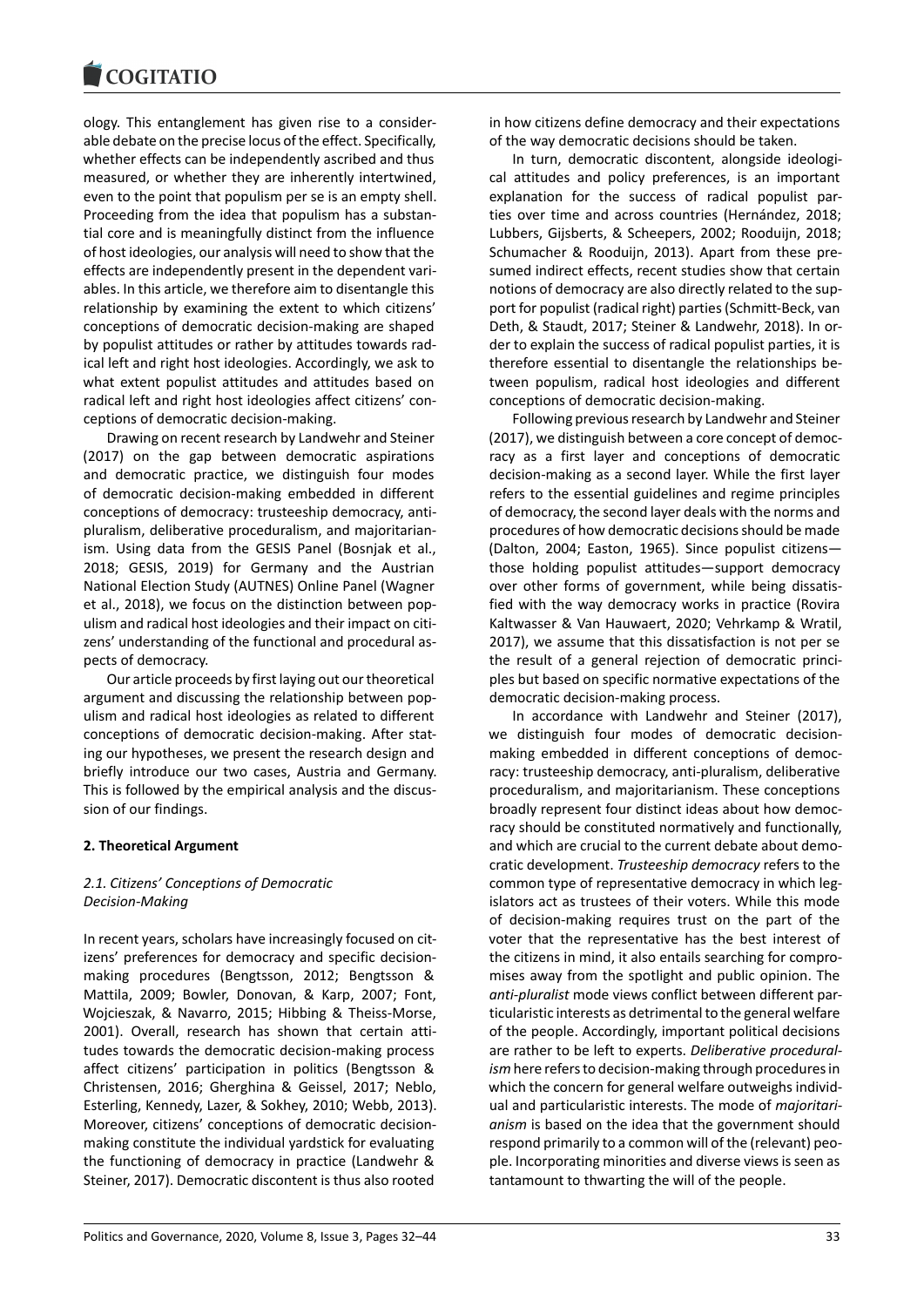#### **COMMENT**

# *2.2. How Populism Relates to Democratic Decision-Making*

Following an ideational approach (Hawkins et al., 2018; Mudde & Rovira Kaltwasser, 2017), we define populism as a thin-centered "ideology that considers society to be ultimately separated into two homogeneous and antagonistic groups, 'the pure people' versus 'the corrupt elite,' and which argues that politics should be an expression of the volonté générale (general will) of the people" (Mudde, 2004, p. 543). On the part of voters, populism exists as a set of widespread attitudes among ordinary citizens that lie dormant until activated by weak democratic governance and policy failure. These attitudes are centered on the three constituent ideational elements of anti-elitism, people-centrism, and a Manichean worldview (Akkerman, Mudde, & Zaslove, 2014; Castanho Silva, Jungkunz, Helbling, & Littvay, 2019; Rooduijn, 2014).

The ambivalent nature of the relationship between populism and democracy remains essentially controversial and has been the subject of claims and counterclaims. Some scholars suggest that populists may force incumbent traditional parties to become more attentive, thereby mitigating a growing crisis of representation (Kriesi, 2014; Mair, 2002; Taggart, 2002), but have otherwise little measurable negative impact on the political system (Canovan, 1999; Heinisch, 2003; Mény & Surel, 2002; Mudde & Rovira Kaltwasser, 2012; Rovira Kaltwasser, 2014). Others have pushed back against this perspective by arguing that while populism is not anti-democratic per se, its antagonism to the procedural aspects of liberal representative democracy is wellestablished (Galston, 2018; Heinisch & Wegscheider, 2019; Huber & Schimpf, 2016, 2017a, 2017b; Pappas, 2019; Plattner, 2010; Taggart, 2004; Urbinati, 1998).

This is because the people are seen as the "ultimate source of legitimacy" (van Kessel, 2015, p. 15) for democracy and, thus, the *popular will* is above criticism and beyond institutional constraints. Accordingly, radical populists in advanced Western European democracies regard *the people* as betrayed not simply by the personal corruption of elites but by systematic programmatic misrepresentation (Mudde, 2004). As a consequence, populists frequently call for the direct implementation of the people's will through plebiscitary measures (Abts & Rummens, 2007; Barr, 2009; Canovan, 2002). Likewise, political divisions are not seen as legitimate differences of interest but rather the result of outsider meddling. As a result, compromises designed to resolve such differences are often regarded as less than fully legitimate (Schedler, 1996). By rejecting the idea of a plurality of positions and interests and by presenting political decision-making in the form of stark moral choices between good and evil (Mudde, 2004; Plattner, 2010), democratic decisions are framed as between those for and against the people. Such a binary moral framework may intensify already bifurcated attitudes towards how democratic procedures work.

Procedurally speaking, populism assigns a central role to the people in decision-making, thus supporting participatory approaches to democracy in the form of plebiscites (Mohrenberg, Huber, & Freyburg, 2019). Populists also prefer a passive role in politics (stealth democracy), assuming that the government is responsive and implements policies according to their interests (Stoker & Hay, 2017). This, in turn, makes deliberation in politics seemingly superfluous in populists' eyes as long as political outcomes are in line with the general will (Urbinati, 2019). On a more general level, populists are likely to oppose representative democracy, characterized by a plurality of preferences, mediation, and compromises and thus political decision-makers acting as trustees on behalf of diverse citizens interests (Taggart, 2000, 2004). Nonetheless, populists may prefer experts to policy-makers because the former are less likely to be regarded as self-serving (Mohrenberg et al., 2019).

Based on our discussion of the relationship between democracy and populism, we assume the following effects of populist attitudes on democratic decisionmaking: We expect to see attitudes that elites and representatives are untrustworthy and resented for making all the important decisions, while ordinary people are seen as being ignored and powerless. Decision-making processes are likely regarded as opaque and potentially corrupt so that the compromises achieved are not representative of the genuine popular will. In short, following the populist core framework, the procedural dimension of current liberal representative democracy is likely to be viewed negatively because the decision-makers are self-serving; the people for whom the decisions are to be made are not adequately represented; and the process of reaching a decision is tainted. In the following, we provide specific explanations for our hypotheses and show how the above discussion applies.

The first hypothesis posits that the very anti-elitism and people-centrism inherent in populism will cause such citizens to be skeptical towards elected politicians and, thus, evaluate the principles of representation negatively. As a result, we state it as follows:

 $H_{POP}$ 1: The higher citizens' populist attitudes, the less they support trusteeship democracy.

The next hypothesis concerns the populist notion of the people as being unified and homogeneous. This runs counter to pluralism, which implies diversity of opinion, thus bestowing legitimacy to non-majoritarian viewpoints. In consequence, populism perceives such decision-making modes as illegitimate or a threat. Therefore, we specify the following hypothesis:

 $H_{POP}$ 2: The higher citizens' populist attitudes, the more they support anti-pluralism.

When it comes to populist attitudes and support for deliberative democracy, we theorize that populists will see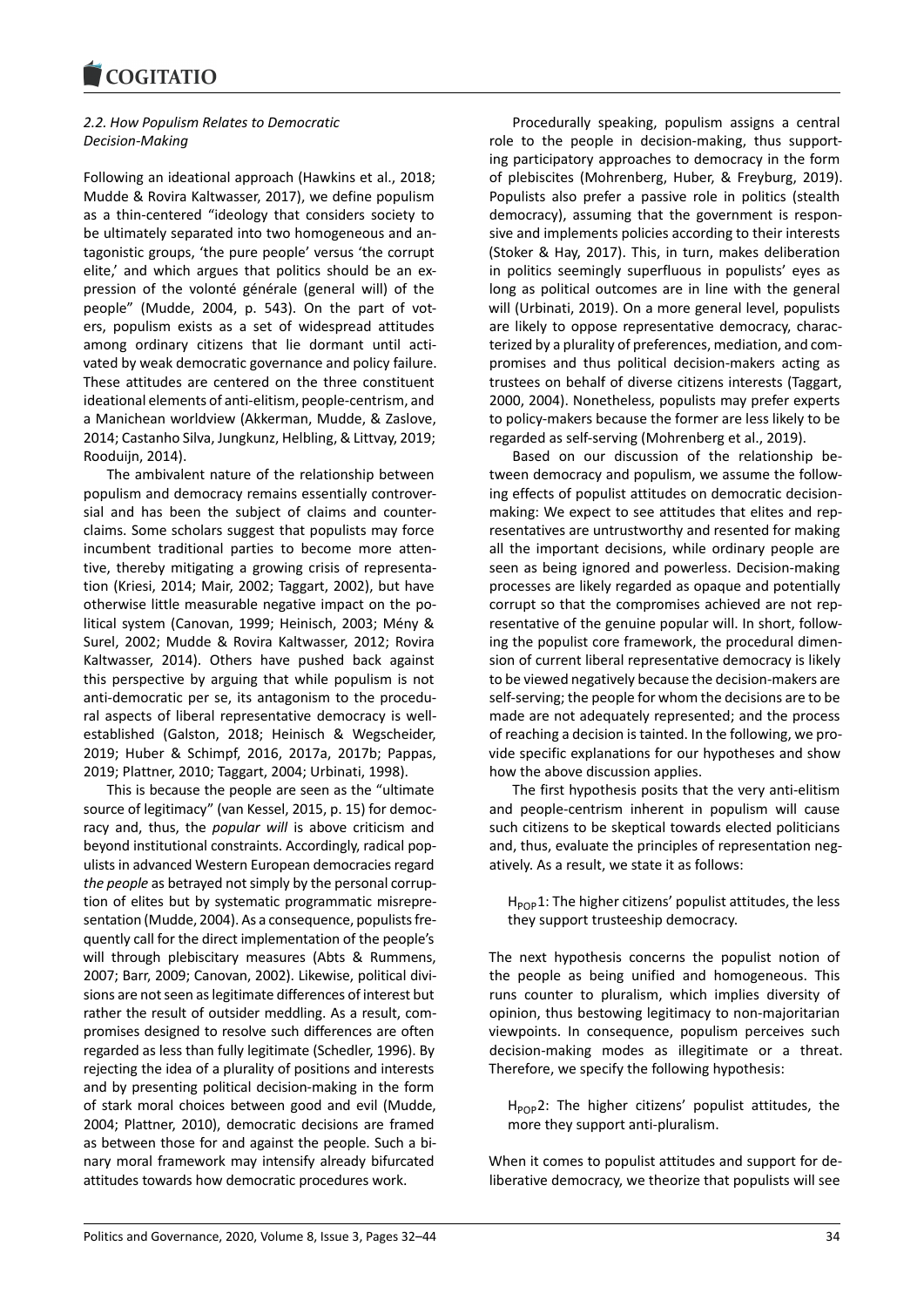#### **COMMITMENT**

little need for such a process if governments enact the popular will. Any mediation beyond that would, in their view, only invite illegitimate extraneous influences into the mix. However, if the original decision had not come about based on the popular will, then, accordingly, no deliberative mechanisms would restore legitimacy. Hence, we state the hypothesis as follows:

 $H_{POP}$ 3: The higher citizens' populist attitudes, the less they support deliberative proceduralism.

Concerning the relationship between populism and majoritarianism, we note that the central idea in populism is that legitimate decisions derive from the unmediated majority opinion of the people as they are the source of political power. Thus, our hypothesis reads as follows:

 $H_{POP}4$ : The higher citizens' populist attitudes, the more they support majoritarianism.

### *2.3. How Radical Host Ideologies Relate to Democratic Decision-Making*

In this section, we lay out our argument for how radical host ideologies affect the four conceptions of democratic decision-making and proceed from the assumption that populism is a thin ideology and thus attached to different radical host ideologies (Stanley, 2008; Taggart, 2000). In keeping with the ideational approach and mindful of arguments to the contrary, we conceive populism as having a substantive core of its own with distinct influences, independent of the radical right or left host ideology with which populism is associated. In trying to determine the extent to which the effect on attitudes towards democratic decision-making is based on the radical host ideology, we first need to establish its plausible connection with the respective procedural modes. Only then, in a further step, we will be able to see whether the interactions between host ideologies and populism manifest any combined effects. Thus, our subsequent discussion specifies the causal connection between the dependent variables and radical host ideologies independent of populism.

The radical right ideology is based on the characteristics of nativism and right-wing authoritarianism (Mudde, 2007). The ideological core of the radical right is a combination of an exclusive nationalism and xenophobia (Rydgren, 2007, 2018). This nativist worldview "holds that states should be inhabited exclusively by members of the native group ('the nation') and that nonnative elements (persons and ideas) are fundamentally threatening to the homogeneous nation-state" (Mudde, 2007, p. 19). The second characteristic of the radical right ideology is right-wing authoritarianism and encompasses the characteristics of authoritarian submission, authoritarian aggression, and conventionalism (Adorno, Frenkel-Brunswik, Levinson, & Sanford, 1950; Altemeyer, 1981). Right-wing authoritarianism is the belief in a strictly ordered hierarchical society demanding submission to authority and social conventions (Mudde, 2007; Rydgren, 2018) and is due to an "uncritical, respectful, obedient support for existing societal authorities and institutions" (Duckitt & Bizumic, 2013, p. 843).

Drawing on these two components of the radical right ideology, we formulate our hypotheses regarding the relationship to the four conceptions of democratic decision-making, albeit following a *different* causal inference. In the case of the radical right, the cause is not antielitism and the general will but rather a specific concern about compromises with and the influence of (a) those who are ethnically not part of the autochthonous people (nativism) and (b) those subverting existing authority structures (right-wing authoritarianism). Although these hypotheses are pointing in the same direction as those stated above, we expect the relative effects to be different. The subsequent segment provides specific explanations for our hypotheses and shows how our above discussion applies.

The first hypothesis is based on the argument that as long as representation cannot be effectively restricted to the *acceptable* autochthonous populations, political trusteeship remains unacceptable to radical right citizens because it would potentially lead to outcomes that reflect the political input of socio-cultural *others*. Incidentally, this is different from populists whose insistence on anti-elitism and people-centeredness calls the principle of representation itself into question. Nativists, by contrast, should have no objection in principle to being represented by other nativists. Additionally, obedience and submission to societal authorities and conventions inherent in right-wing authoritarianism might lead to a positive evaluation of institutionalized hierarchies of representation. While this relationship is ambiguous and far from clear, given the aversion of the radical right towards politicians acting as trustees of socio-cultural *others*, we assume a negative relationship between radical right attitudes and representative decision-making. Thus, we state the hypothesis as follows:

 $H_{RR}1$ : The higher citizens' radical right attitudes, the less they support trusteeship democracy.

As in the previous case, any form of pluralism entails recognizing the legitimate interests of socio-cultural *others*, which nativists would have to reject if they wanted to see their own interests prevail. Given the ideological opposition between radical right positions and pluralism, we formulate our hypothesis as follows:

 $H_{RR}$ 2: The higher citizens' radical right attitudes, the more they support anti-pluralism.

We also expect radical right attitudes to have a negative effect on supporting deliberative proceduralism because a feature of the radical right ideology is the belief in vertical authority. Once a legitimate and acceptable leader is selected, it is unlikely that there would be support for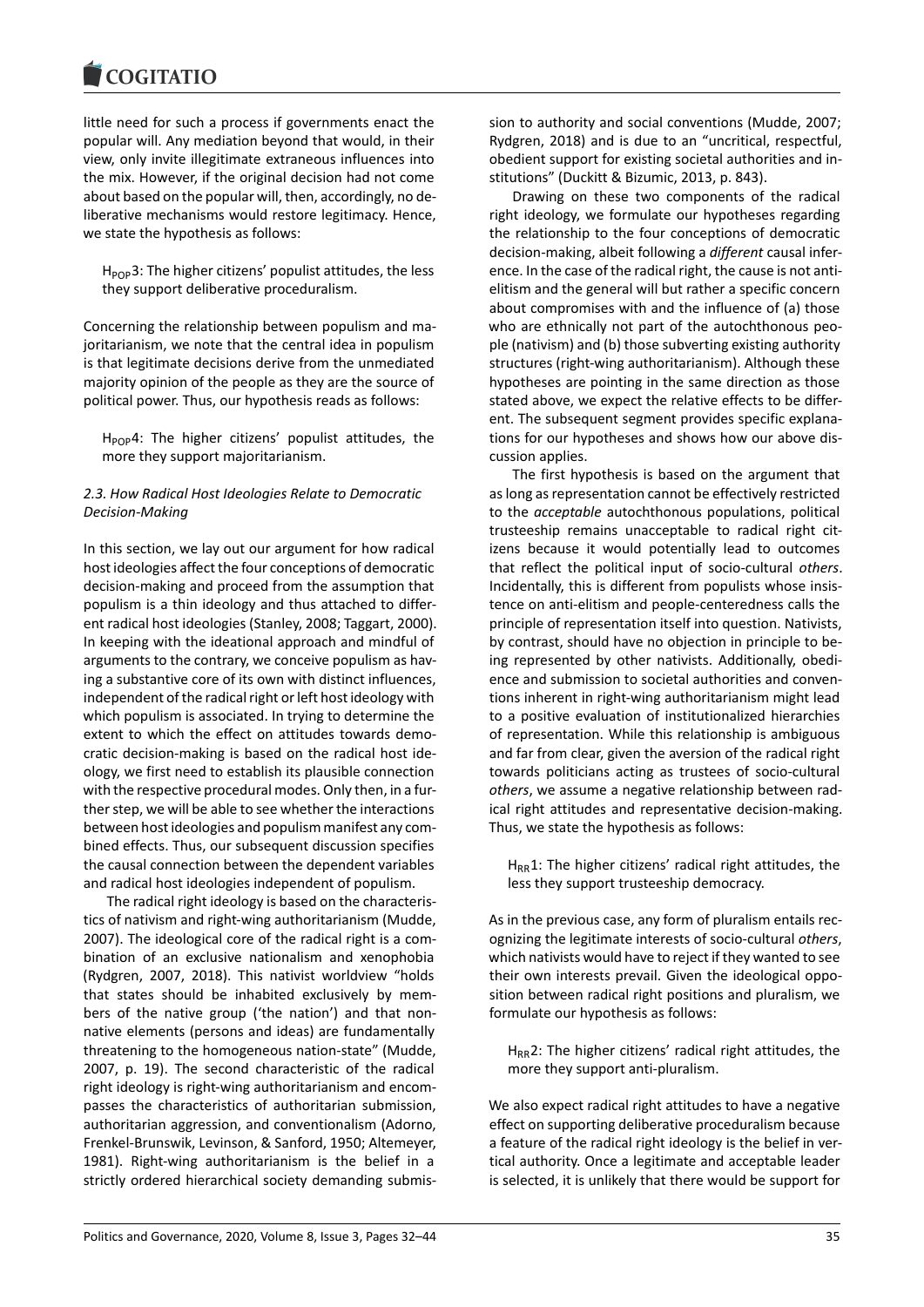#### COMITATIO

a grassroots process designed to undermine or upend the authority of that leader. Hence, our hypothesis reads as follows:

 $H_{RR}$ 3: The higher citizens' radical right attitudes, the less they support deliberative proceduralism.

Given that autochthonous populations form a majority in most democracies, majoritarian processes dilute the resented influence of socio-cultural or socio-political minorities. Thus, nativists are expected to support majoritarianism. Here it is less the principle of peoplecenteredness but rather the potential to preserve the substantive nativist agenda that matters. We state our hypothesis as follows:

 $H_{RR}4$ : The higher citizens' radical right attitudes, the more they support majoritarianism.

While the radical right focuses on an authoritarian and nativist stance, the radical left mobilizes mainly based on socio-economic grievances and offers leftist policy solutions (March, 2017). The radical left ideology is focused on the exploitation of societies due to the "socioeconomic structure of contemporary capitalism" (March & Mudde, 2005, p. 25) and thus rejects its values and practices. Radical left parties promote alternative redistribution policies and a strong role of the state in the economy to combat social and economic inequalities (March, 2007, 2011). Alongside these economic positions, radical left parties often represent 'new left' issues such as gender equality, gay rights and other egalitarian policies (Rooduijn & Akkerman, 2017; Stavrakakis & Katsambekis, 2014). As such, we expect different effects on democratic decision-making modes. In particular, we assume it to be more favorably disposed towards pluralism and deliberative procedures, as these promise greater social inclusion. At the same time, we would expect greater skepticism towards trusteeship democracy, because it appears more open to behind-scenes lobbying, which tends to favor economic interests. In the following, we specify our hypotheses and provide brief explanations:

Trusteeship democracy allows for a selective and opaque access to political decision-makers. Accordingly, the asymmetrical resource distribution between economic interest groups places lobbies representing capital and business at an advantage causing radical left citizens to be skeptical. Hence, our hypothesis reads as follows:

 $H_{RL}1$ : The higher citizens' radical left attitudes, the less they support trusteeship democracy.

When it comes to anti-pluralism, we assume that radical left citizens not only represent diverse interests whose input matters to them but they are also conscious of the greater capacity of business interests to shape public opinion and thus, in their eyes, manufacture majorities. Pluralism provides for a way to mitigate this disadvantage and thus we hypothesize:

 $H<sub>RI</sub>$  2: The higher citizens' radical left attitudes, the less they support anti-pluralism.

To the extent that leftist populists view major political decisions to reflect the interests of the economically powerful, a deliberative procedure is seen as another opportunity to increase citizen input and thus viewed favorably. Accordingly, we state our hypothesis as follows:

 $H<sub>RL</sub>3$ : The higher citizens' radical left attitudes, the more they support deliberative proceduralism.

As the radical left tends to represent minority interests, we would expect such citizens to oppose procedures that preclude them from exercising influence. As also shown in the summary of hypotheses in Table 1, we state this hypothesis as follows:

 $H<sub>RI</sub>4$ : The higher citizens' radical left attitudes, the less they support majoritarianism.

#### **3. Research Design**

#### *3.1. Data and Case Selection*

We test our hypotheses using survey data from the GESIS Panel (Bosnjak et al., 2018; GESIS, 2019) for Germany and the AUTNES Online Panel (Wagner et al., 2018). Both data are representative samples of the respective population and contain the same questions on citizens' conceptions of democratic decision-making. Moreover, the panel structure of the data enables us to impute missing values of respondents for certain variables from other waves of the data. We normalize all variables within a range from 0 to 1.0 to allow for the comparison of coefficients and simplify the interpretation of our analyses. Tables A1 and A2 in the Supplementary File provide further information on all variables used in our analyses.

#### **Table 1.** Summary of hypotheses.

| Variable                    | Trusteeship democracy | Anti-pluralism | Deliberative proceduralism | Majoritarianism |
|-----------------------------|-----------------------|----------------|----------------------------|-----------------|
| Populist attitudes          |                       |                | _                          |                 |
| Radical right host ideology |                       |                | -                          |                 |
| Radical left host ideology  |                       |                |                            |                 |

Notes: The minus sign (−) indicates an expected negative relationship and the plus sign (+) an expected positive relationship.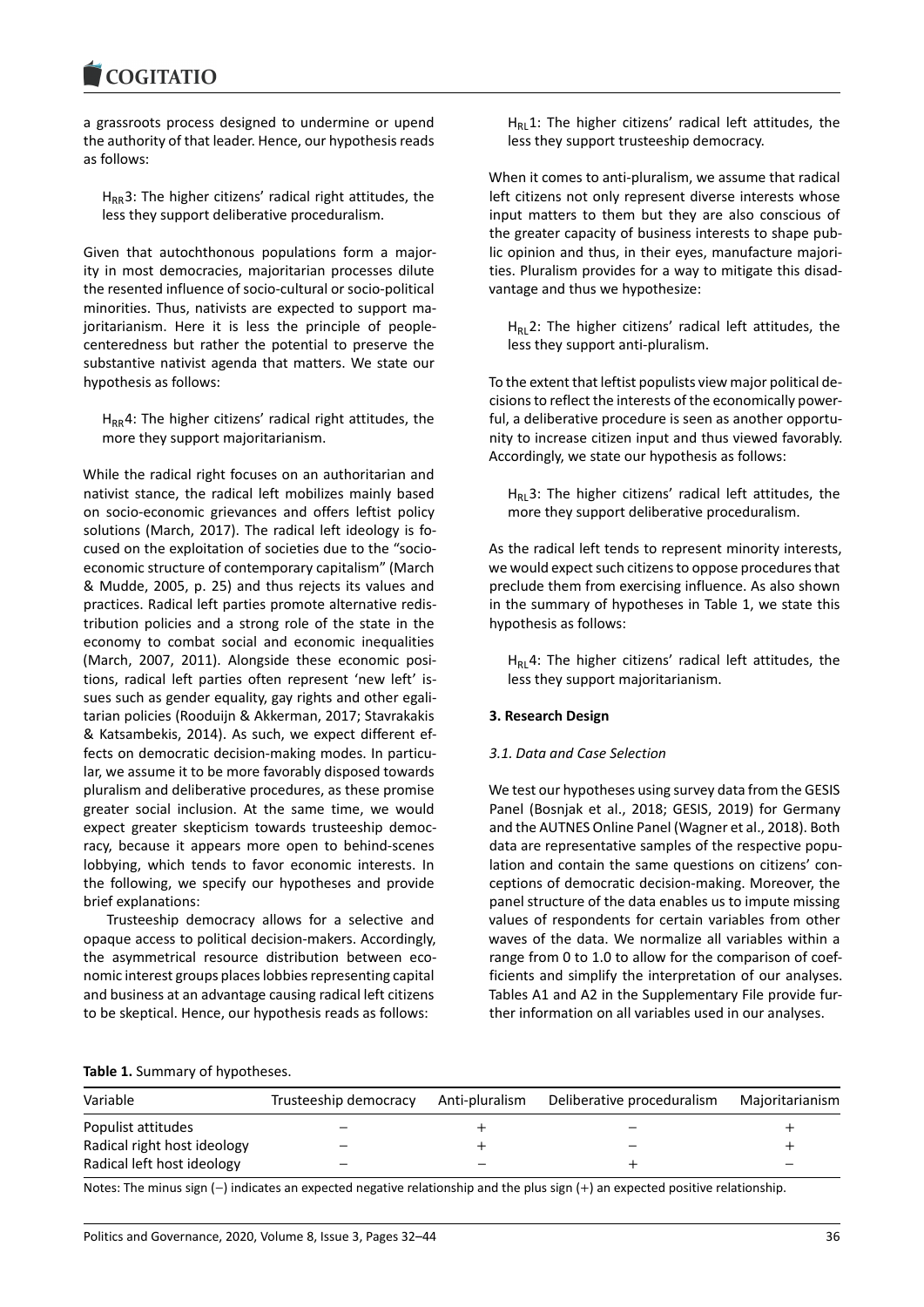Austria and Germany are particularly well suited for comparison to test our hypotheses. A closely related historical legacy as well as similar economic, cultural, and political conditions allow us to keep many factors constant. Yet, based on the approach of institutional socialization, we expect varying perceptions of democracy among citizens from Austria and Germany. These two countries differ in the reappraisal of their National Socialist past and the constitutional definition of democracy. Germany has put in place an explicit commitment to liberal representative democracy as a reaction to its Fascist legacy and is thus a vigorous defender of constitutionalism. Austria, by contrast, has continued an old constitutional approach that separates the normative and political dimension from the procedural, which appears in the constitution as little more than rules of implementation.

Moreover, both countries differ in their post-war experience with radical populist parties in national parliaments. The fact that political parties have significant influence on the articulation and occupation of political issues for the public makes differences between Austria and Germany most likely. While the Austrian Freedom Party (Freiheitliche Partei Österreichs/FPÖ), a highly successful and prototypical populist radical right party, has been in the Austrian parliament since 1956, the corresponding populist radical right party Alternative for Germany (Alternative für Deutschland/AfD) entered the German parliament only in 2017. Furthermore, these two populist radical right parties differ in their political positions. Recent work on the ideological differences has shown the AfD to be far more radical right (also in socio-economic terms) than the FPÖ, which has moderated somewhat and moved more to the left on social and economic issues (Ennser-Jedenastik, 2016; Heinisch & Werner, 2019; Rovny, 2013). A distinctive feature of the German case is the presence of a relevant populist radical left party, The Left (Die Linke), which has been gradually branching out from its electoral strongholds in Eastern Germany to the rest of the country. As a result of these different experiences with radical populist parties, we also expect differences in the prevalence of populist attitudes and radical left and right host ideologies among Austrian and German citizens. Thus, this case selection and the largely parallel data provide us with confidence as to the robustness and context sensitivity of the findings.

# *3.2. Dependent Variables*

Our dependent variables measure citizens' conceptions of democratic decision-making. Following the analysis of Landwehr and Steiner (2017), we distinguish between the four normative conceptions of democratic decision-making outlined above. The original data of the GESIS Panel comprise 18 items on the procedures of democratic decision-making. In the AUTNES Online Panel Study, however, we included only the two variables of

each conception of democratic decision-making with the highest factor loadings as analyzed by Landwehr and Steiner (2017, p. 792). Respondents were thus asked to rate eight normative statements on procedures of democratic decision-making on a Likert scale ranging from*completely disagree* (0) to *completely agree* (1.0). As shown in Tables B1 and B2 in the Supplementary File, we can confirm the conceptions of democratic decision-making identified by Landwehr and Steiner (2017) with principalcomponent factor analyses. Accordingly, we calculate an additive index for each of the four conceptions of democratic decision-making by adding the values of the two respective variables together. High values on the index of (1) *trusteeship democracy* mean high levels of trust and support in the mode of representative democracy, while high values on the index of (2) *anti-pluralism* indicate support for the idea of an anti-particularistic society and acceptance of technocratic ideas of democratic decision-making. High values on the index of (3) *deliberative proceduralism* mean a high acceptance of democratically made decisions and the prioritization of political decisions that follow the common good. Lastly, high values on the index of (4) *majoritarianism* indicate support for majority decisions even if they restrict minority rights.

### *3.3. Independent Variables*

Our main independent variables are populist attitudes and attitudes towards the radical left and right host ideologies. We measure *populist attitudes* with an additive index by using a battery of six Likert items, which focus on anti-elitism and popular sovereignty as core concepts of populism (Hobolt, Anduiza, Carkoglu, Lutz, & Sauger, 2016). Castanho Silva et al. (2019) conclude in their empirical comparison of populist attitudes scales that this scale fails "to capture more than mere anti-elitism" (Castanho Silva et al., 2019, p. 10) and thus does not fully cover the dimensions of the ideational approach to populism (Hawkins et al., 2018; Mudde & Rovira Kaltwasser, 2017). While we acknowledge this criticism and the resulting limitations in the interpretation of our results, we argue that this scale also captures support for popular sovereignty (Wuttke, Schimpf, & Schoen, 2020), and we thus believe that, given the limited data available, this scale is at least a defensible approximation to the target concept. High values on this index indicate high populist attitudes (see Table B3 in the Supplementary File).

To measure attitudes towards the radical right host ideology, we use anti-immigration attitudes, as a proxy for nativism, and right-wing authoritarianism. To measure *right-wing authoritarianism*, we calculate an additive index of five Likert items in Austria (see Table B4 in the Supplementary File) and nine Likert items in Germany (see Table B5 in the Supplementary File), which refer to the three core characteristics of authoritarian submission, authoritarian aggression and conventionalism (Altemeyer, 1981; Duckitt & Bizumic, 2013). High values mean a high degree of right-wing authoritarian-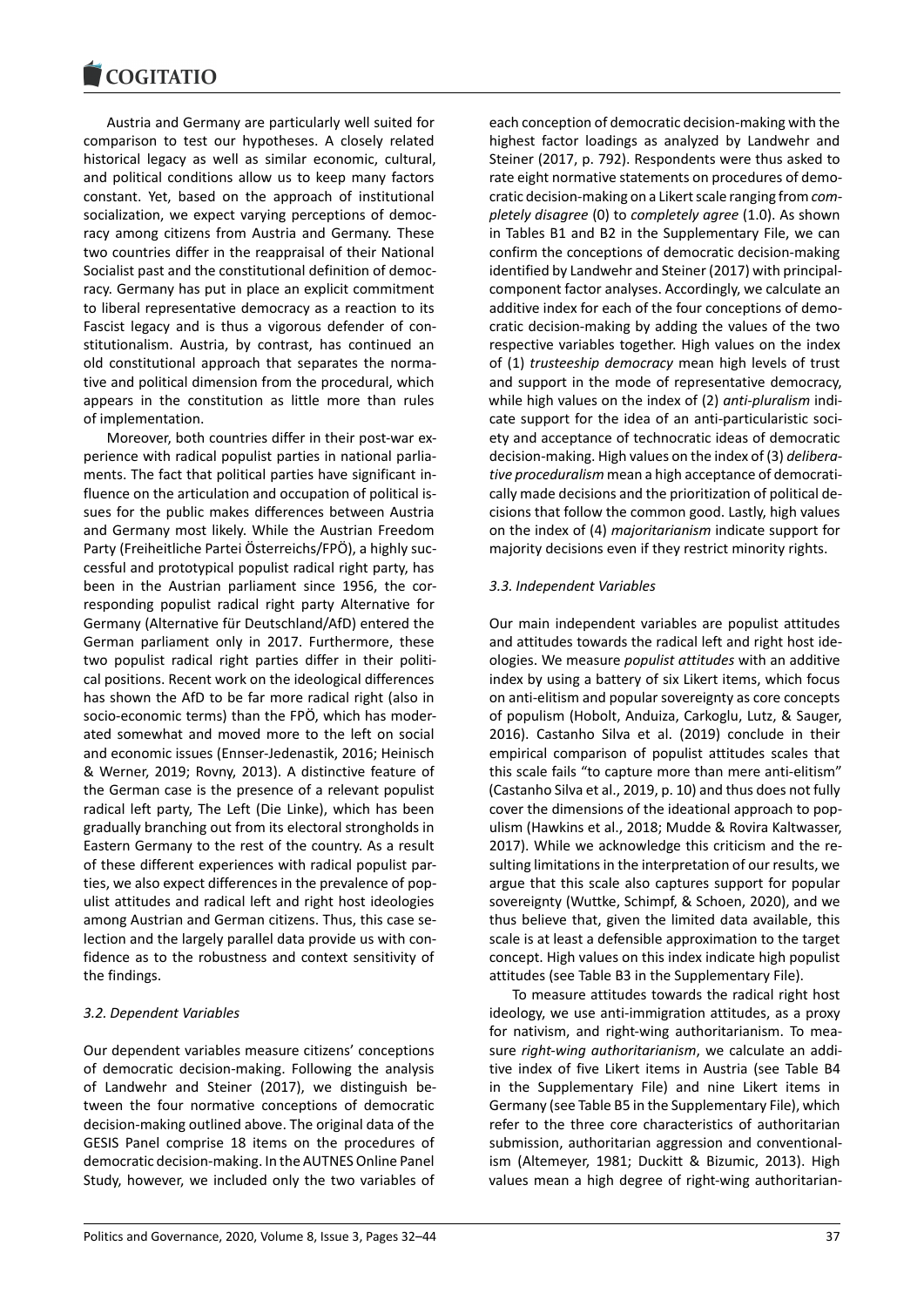#### COQUIATIO

ism. We measure *anti-immigration attitudes* using an additive index of four Likert items, which capture the rejection of immigrants as a threat to national customs, culture, the economy, and crime (see Table B6 in the Supplementary File). High values indicate a high level of anti-immigration attitudes.

To measure attitudes towards the radical left host ideology, we use preferences for left-wing economic policies. Due to data limitations, we cannot include other important radical left economic attitudes, such as the rejection of capitalism and globalization, as well as cultural attitudes towards 'new left' issues such as gender equality, gay rights and other egalitarian positions. We measure *preferences for left-wing economic policies* by calculating an additive index using four Likert items (see Table B7 in the Supplementary File) representing support for redistribution, higher state expenditures, combating social and income inequalities, as well as increased state intervention in the economy and labor market. High values mean high support for left-wing economic policies.

### *3.4. Control Variables*

As an additional control variable for political ideology, we use the (squared) *self-placement on the left-right scale*. We further control in all models for *political interest* as well as for the socio-demographic characteristics of *income*, *education*, *gender*, and *age*. Due to space constraints, we provide further details on the operationalization in the appendix (Tables A1 and A2 in the Supplementary File). After excluding observations with missing values, our final samples include 1,380 respondents from Austria and 1,807 respondents from Germany. We provide further information such as descriptive statistics (Table A3) and distributions of the dependent (Figures A1 and A2) and independent variables (Figures A3, A4, A5 and A6) in the Supplementary File.

# *3.5. Estimation Strategy*

As explained in detail in our theoretical argument, we assume that populism and radical host ideologies exert independent effects and constitute separate concepts if the effects caused by populist attitudes remain robust and constant after introducing interactions. Therefore, we apply a two-step approach to investigate whether and to what extent the effects of populist attitudes on citizens' conceptions of democratic decision-making are independent of the effects of radical left and right host ideologies. In a first step, we analyze the independent effects of populist attitudes and those associated with the radical left and right host ideology on the four conceptions of democratic decision-making. In a second step, we include interactions between populist attitudes and the two characteristics of the radical right host ideology (right-wing authoritarianism and anti-immigration attitudes) as well as preferences for left-wing economic policies as a proxy for the radical left host ideology. We thus

use the second step of the analyses as an additional robustness test for the independence of the effects of populist attitudes.

# **4. Empirical Results**

Figure 1 shows the independent effects of populist attitudes, right-wing authoritarianism, anti-immigration attitudes and preferences for left-wing economic policies on the four conceptions of democratic decision-making for Austria and Germany. Given that we normalize all variables within a range from 0 to 1.0, the unstandardized coefficients can be interpreted as the maximum shift in the dependent variable due to the change by the independent variable from its minimum to its maximum value. In other words, the unstandardized coefficients show the maximum effect of the independent variable on the dependent variable.

The results of our regression analyses confirm that populist attitudes are negatively related with trusteeship democracy ( $H_{POP}1$ ) in both Austria and Germany. The anti-elite orientation inherent in populism leads, as predicted, to a high degree of skepticism among respondents towards elected representatives acting as trustees of their citizens. Thus, our results show that populism's emphasis on the people as the only legitimate political power contradicts representative decisionmaking without considering the (relevant) public opinion. We also note that populist attitudes have by far the strongest effect compared to all other predictors. Thus, a person with high populist attitudes scores about 0.3 to 0.4 points lower in support for trusteeship democracy, which is a remarkably strong effect. Contrary to our expectations, neither attitudes of the radical right (H<sub>RR</sub>1) nor the radical left host ideology (H<sub>RL</sub>1) are systematically associated with higher opposition to representative modes of decision-making. Rather, we find partial evidence that right-wing authoritarianism is associated with higher trust in decision-making by representatives, arguably due to obedience to societal authorities and institutions.

The results also confirm our hypothesis that populist attitudes are positively related with anti-pluralism  $(H_{POP})$ . Populism's understanding of the people as homogeneous and unified thus leads to the rejection of political debates with particularistic opinions. The populist division of society into good and evil and the exclusion of pluralistic diversity of opinion also refers to parliamentary decision-making by elected politicians, which is better left to independent experts. Again, populist attitudes exert the comparatively strongest effect also on this conception of democratic decision-making. A person with high populist attitudes thus supports anti-pluralism by about 0.4 points more than does a non-populist. In line with our expectations, we also find partial evidence that the radical right host ideology tends to favor antipluralistic decision-making ( $H_{RR}$ 2). While the effects of anti-immigration attitudes are almost zero, higher right-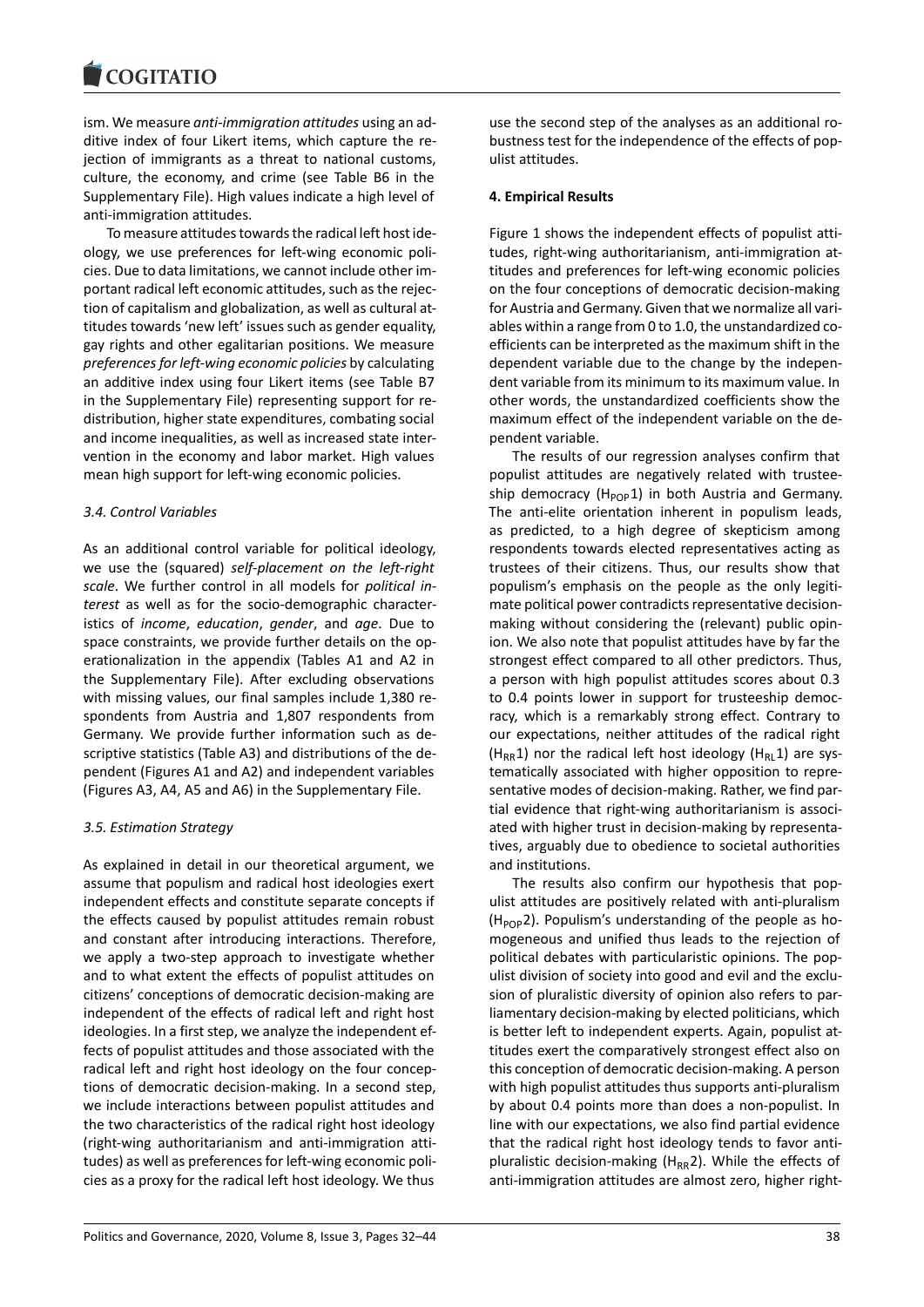#### COQUATIO



**Figure 1.** Explaining citizens' conceptions of democratic decision-making. Notes: Plot shows unstandardized coefficients with 95% confidence intervals and robust standard errors from linear regression models. Full models are reported in Table C1 in the Supplementary File.

wing authoritarianism tends to be associated with higher anti-pluralism. Based on these results, however, we cannot draw any definitive conclusions regarding the association of the radical right host ideology with antipluralism. Regarding the radical left host ideology, we find no systematic negative relationship between the preferences for left-wing economic policies and antipluralism  $(H_R, 2)$ .

While populism is significantly linked to the rejection of representative modes of democratic decision-making, we find, against our expectations, no significant effects of populist attitudes on deliberative proceduralism ( $H_{pop}$ 3) and majoritarianism ( $H_{POP}$ 4). According to our findings, populism is associated neither with a systematic rejection of political decisions reached through deliberation, nor with support for the enforcement of majority decisions that curtail minority rights. Rather, the preferences for these conceptions of democratic decision-making appear entirely shaped by the radical left and radical right ideology.

While we find no significant effects regarding attitudes pertaining to the radical right host ideology ( $H_{RR}$ 3), preferences for left-wing economic policies are systematically linked with higher support for democratic decision-

making through deliberative procedures ( $H<sub>RL</sub>3$ ). This relationship can be explained by the fact that both leftwing economic policies and deliberative procedures aim to increase the inclusion and participation of underprivileged classes and citizens. However, we also have to note that the effect sizes of all independent variables explaining deliberative proceduralism are comparatively small. Thus, a person with strong preferences for left-wing economic policies supports deliberative proceduralism only between 0.05 and 0.1 points more.

In contrast, radical left and right host ideologies make a clear difference on whether someone is more willing to favor or reject majoritarianism and thus minority rights. While citizens who advocate left-wing economic policies are less inclined to support majoritarianism  $(H_R, 4)$ , those who perceive immigrants as a threat and have an authoritarian personality are more in favor of majority decisions that also curtail minority rights ( $H_{RR}$ 4). Accordingly, the inclusion or exclusion of minorities is the most significant difference between the radical left and radical right host ideology. In fact, among all dependent variables, majoritarianism is the dimension of democratic decision-making most shaped by differences between radical host ideologies, which is also reflected in the ef-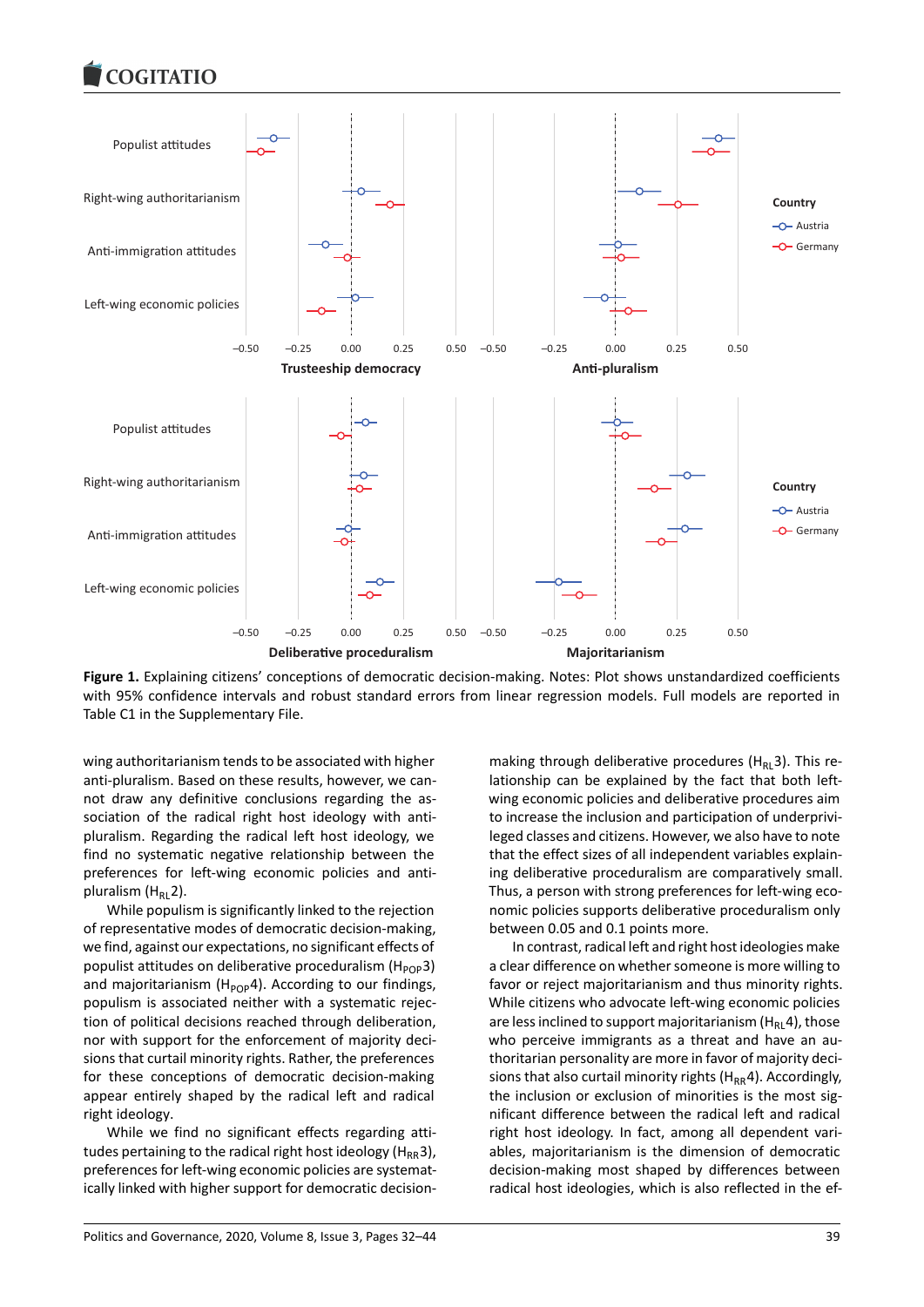#### COMITATIO

fect sizes. While a person with strong radical right attitudes supports majoritarianism between 0.2 and 0.3 points more, persons with high radical left attitudes support majoritarianism by about 0.2 points less.

After analyzing the independent effects, we examine whether and to what extent the effects of populist attitudes remain robust when combined with a radical host ideology. We follow the idea that if populism does indeed have its own substantive core, the effects should remain constant regardless of the interaction with a radical host ideology. If, in turn, the effect of populist attitudes depends on the strength of nativist or authoritarian attitudes on the one hand, or preferences for leftwing economic policies on the other, populism is indeed highly dependent on its linkage with the radical host ideologies. We therefore use the interactions as a further robustness test to verify that the effects of populism are independent of the radical host ideology with which populism is connected, and that they thus constitute separate concepts.

Figure 2 shows the effects of populist attitudes as well as the interaction effects of populist attitudes depending on the attitudes belonging to radical host ide-

ologies on the four conceptions of democratic decisionmaking. Overall, our findings do not indicate a clear and systematic pattern of interaction, suggesting primarily that populism and attitudes pertaining to the radical right and left host ideologies exert independent effects on the support for the different decision-making modes. Only five out of 24 interactions are (slightly) significant, none of them highly significant or systematic for both countries. The few significant interactions show no substantial changes in the effects of populist attitudes. Despite the inclusion of these additional interactions, most of the main effects of our independent variables remain robust under various model specifications. Most importantly, the effects of populist attitudes remain constant, which again suggests that populism follows its own logic regardless of its combination with a radical host ideology.

In order to check the robustness of our results, we have carried out further analyses. While we estimated all interactions in these models simultaneously, we also recalculated all interactions separately. The results for the separate interactions with right-wing authoritarianism (Table C3), anti-immigration attitudes



**Figure 2.** Explaining citizens' conceptions of democratic decision-making (including all interactions simultaneously). Notes: Plot shows unstandardized coefficients with 95% confidence intervals and robust standard errors from linear regression models. Full models are reported in Table C2 in the Supplementary File.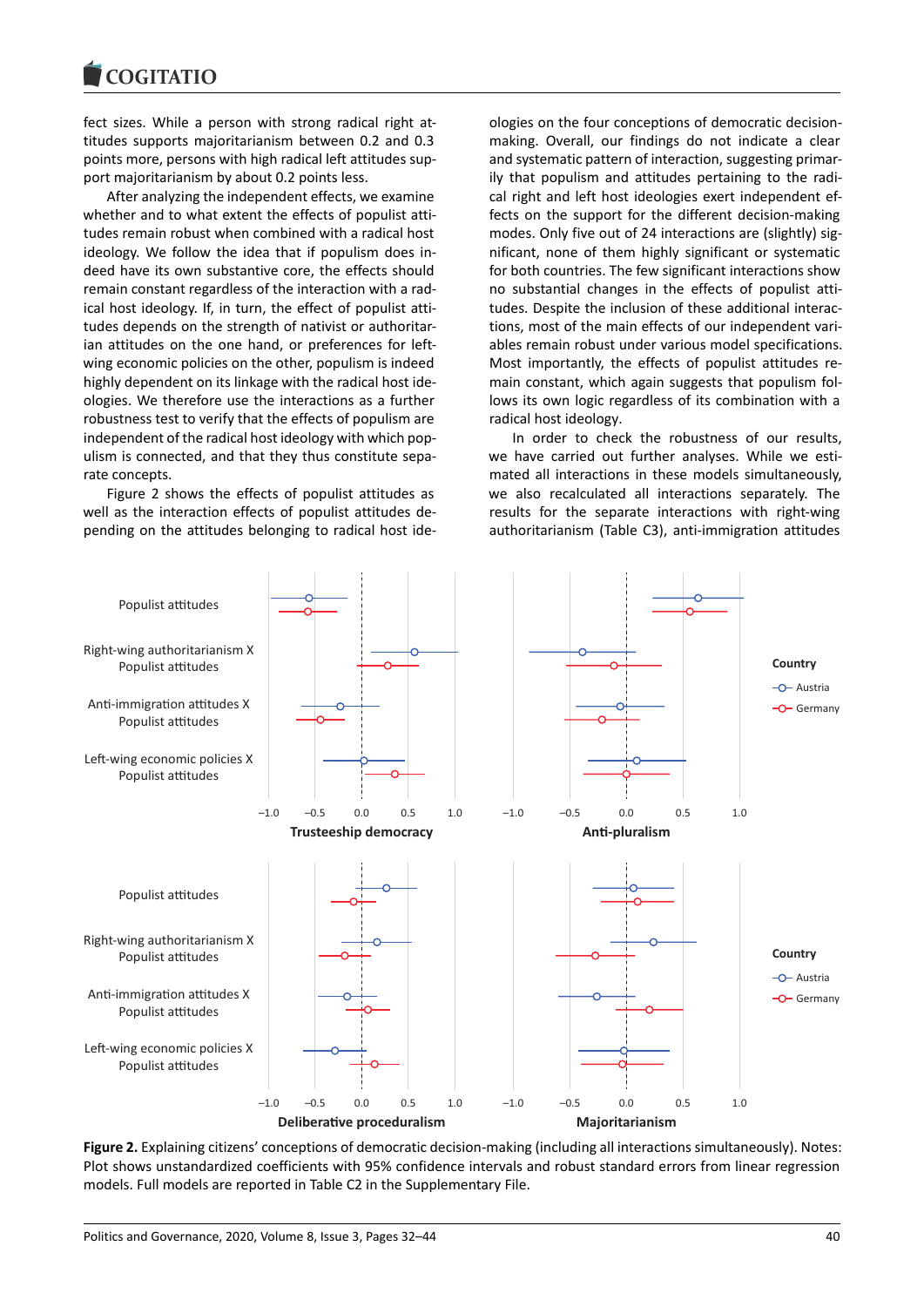(Table C4), and preferences for left-wing economic policies (Table C5) are shown in the Supplementary File. As a further robustness test, we also performed interactions between populist attitudes and the (squared) selfplacement on the left right scale, as shown in Table C6 in the Supplementary File. Due to similarities between one of the populist attitudes items ("The people, not the politicians, should make the most important political decisions") and one of the items measuring the dependent variable of trusteeship democracy ("Sometimes it is better when complex political decisions are taken by politicians rather than citizens") for the Austrian data, we recalculated all models with the dependent variable of trusteeship democracy without the corresponding populism item. The analyses are presented in Table C7 in the Supplementary File. For all these additional robustness tests, results remain substantially the same. Together with the fact that the results for both countries are very similar despite the differences between Austria and Germany mentioned above, this underscores the robustness of our results.

### **5. Conclusion**

In this article, we examined whether citizens' conceptions of democratic decision-making are shaped by populism or attitudes based on the radical right and left host ideologies. Our results show that populism is primarily directed against representative forms of democratic decision-making that supposedly disregard the general will of the people. This is accompanied by a preference for independent experts over elected politicians and the rejection of pluralistic political interests and positions in society and politics. In turn, we find no effect of populism on deliberative decision-making procedures and preferences for majority decisions that disregard minority rights. Rather, these conceptions of democratic decisionmaking appear entirely shaped by the radical left and right host ideologies. While citizens with radical left attitudes are less inclined to support majoritarianism, those with radical right attitudes are more in favor of majority decisions that restrict minority rights. This highlights that, from the perspective of radical host ideologies, democratic decision-making is primarily aimed at involving the relevant group(s) of citizens.

Furthermore, our results show evidence that the effect of populism on conceptions of democratic decisionmaking is independent of specific radical left and right manifestations of host ideologies. Given that the influence of populist attitudes and attitudes towards the radical host ideologies appear to be largely separate from each other, we find little in the way of interaction effects that are consistent for both countries. Furthermore, the selection of the somewhat dissimilar cases of Austria and Germany provides us with a certain robustness and generalizability of our results. While this illustrates that populism and host ideologies are independent and separate concepts, it also highlights the need to examine the effects of populism in light of the ideological attitudes to which populism is connected to avoid under- or overestimating any effects. More importantly, this study underlines the need to design democratic reforms and adopt measures that specifically and separately aim to mitigate populism and radical host ideologies.

Our findings thus have important implications for disentangling the relationship between populism, host ideologies and democracy, and, thus for our understanding of the threat populism poses to liberal and representative democracy. In doing so, we make a genuine contribution to the literature on the demand-side of electoral politics as well as on democratic reforms. Given some methodological limitations, however, we need to point out some potential weaknesses that further research should address. This primarily concerns improved measurements of populist attitudes and attitudes towards radical host ideologies as well as citizens' understanding and their expectations from democratic decision-making.

Further research should also focus more on how populism and attitudes based on radical host ideologies interact and consider possible consequences of these interactions. This refers in particular to possible effects on electoral behavior, and especially on the relevance of citizens' notions of democracy. Based on our findings, further research is needed on the notions of democracy among certain groups of people, e.g., those holding leftwing preferences on economic issues and authoritarian preferences on socio-cultural issues (Lefkofridi, Wagner, & Willmann, 2014), or those from lower socio-economic strata (Stark, Wegscheider, Brähler, & Decker, 2017). In addition to a better understanding of democratic discontent, this research can help to promote democratic reforms that ensure the integration and participation of citizens in the political process.

#### **Acknowledgments**

The authors are grateful to Robert Huber, Zoe Lefkofridi, the editors of the journal, the academic editors of this thematic issue, and the two anonymous reviewers for their helpful comments. Carsten Wegscheider presented a first draft of this article at the GESIS Political Science Research Roundtable (Cologne, November 18, 2019) and wants to thank all participants for their valuable comments. This publication has benefited from a research stay of Carsten Wegscheider at GESIS—Leibniz Institute for the Social Sciences in November 2019 and was financially supported by GESIS research grant EL-2019-181. All mistakes remain ours. This research has received funding from the European Union´s Horizon 2020 research and innovation program for the project "PaCE" under the grant agreement No 822337.

#### **Conflict of Interests**

The authors declare no conflict of interests.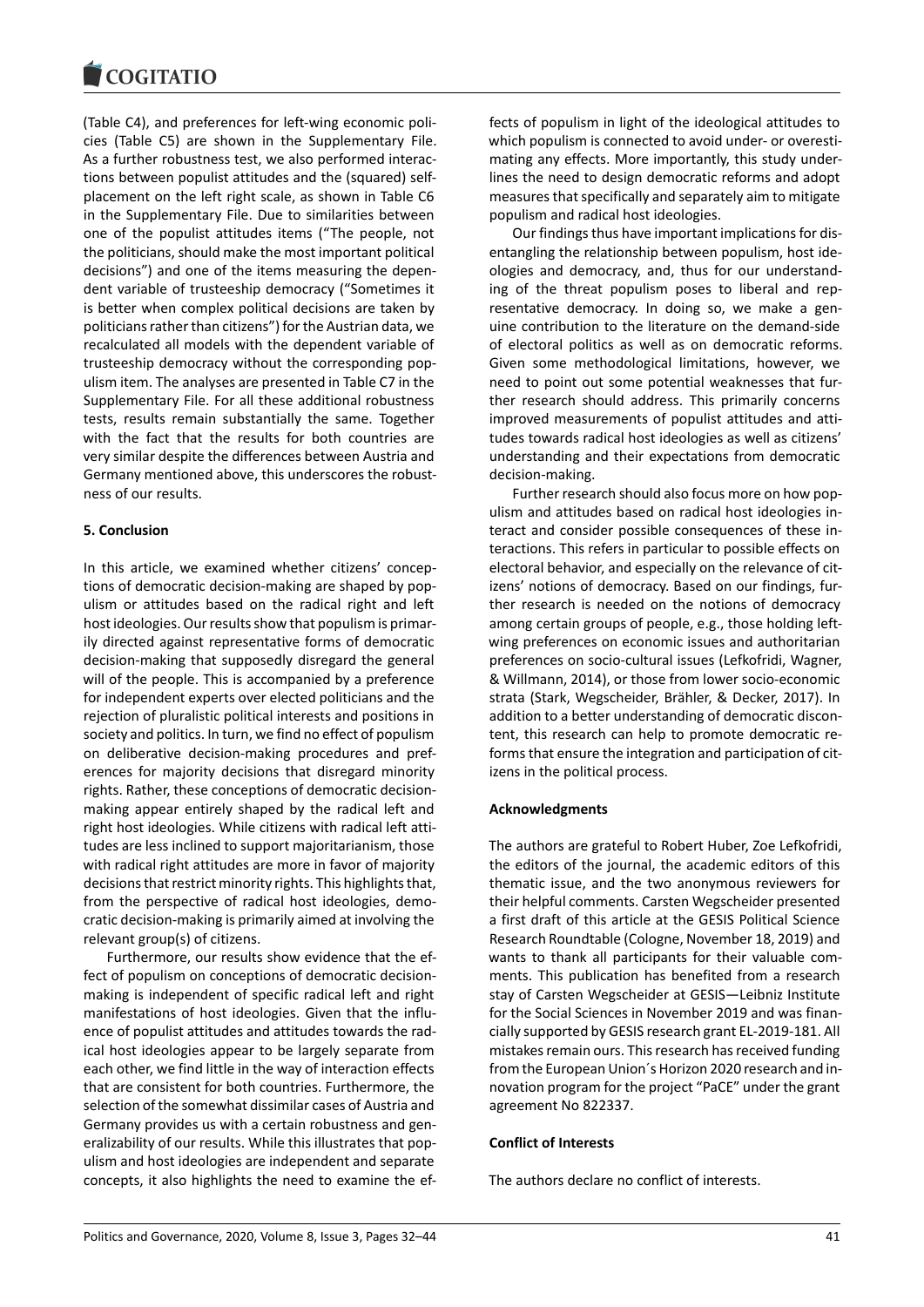# **Supplementary Material**

Supplementary material for this article is available online in the format provided by the authors (unedited).

### **References**

- Abts, K., & Rummens, S. (2007). Populism versus democracy. *Political Studies*, *55*(2), 405–424.
- Adorno, T. W., Frenkel-Brunswik, E., Levinson, D. J., & Sanford, N. (1950). *The authoritarian personality*. New York, NY: Harper & Brothers.
- Akkerman, A., Mudde, C., & Zaslove, A. (2014). How populist are the people? Measuring populist attitudes in voters. *Comparative Political Studies*, *47*(9), 1324–1353.
- Altemeyer, B. (1981). *Right-wing authoritarianism*. Winnipeg: University of Manitoba Press.
- Barr, R. R. (2009). Populists, outsiders and antiestablishment politics. *Party Politics*, *15*(1), 29–48.
- Bengtsson, Å. (2012). Citizens' perceptions of political processes. A critical evaluation of preference consistency and survey items. *Revista Internacional de Sociología*, *70*(Extra 2), 45–64.
- Bengtsson, Å., & Christensen, H. (2016). Ideals and actions: Do citizens' patterns of political participation correspond to their conceptions of democracy? *Government and Opposition*, *51*(2), 234–260.
- Bengtsson, Å., & Mattila, M. (2009). Direct democracy and its critics: Support for direct democracy and 'stealth' democracy in Finland. *West European Politics*, *32*(5), 1031–1048.
- Bosnjak, M., Dannwolf, T., Enderle, T., Schaurer, I., Struminskaya, B., Tanner, A., & Weyandt, K. W. (2018). Establishing an open probability-based mixed-mode panel of the general population in Germany. *Social Science Computer Review*, *36*(1), 103–115.
- Bowler, S., Donovan, T., & Karp, J. A. (2007). Enraged or engaged? Preferences for direct citizen participation in affluent democracies. *Political Research Quarterly*, *60*(3), 351–362.
- Canovan, M. (1999). Trust the people! Populism and the two faces of democracy. *Political Studies*, *47*(1), 2–16.
- Canovan, M. (2002). Taking politics to the people: Populism as the ideology of democracy. In Y. Mény & Y. Surel (Eds.), *Democracies and the populist challenge* (pp. 25–44). London: Palgrave Macmillan.
- Castanho Silva, B., Jungkunz, S., Helbling, M., & Littvay, L. (2019). An empirical comparison of seven populist attitudes scales. *Political Research Quarterly*. https:// doi.org/10.1177/1065912919833176
- Dalton, R. J. (2004). *Democratic challenges, democratic choices: The erosion of political support in advanced industrial democracies*. Oxford: Oxford U[niversity](https://doi.org/10.1177/1065912919833176) [Press.](https://doi.org/10.1177/1065912919833176)
- Duckitt, J., & Bizumic, B. (2013). Multidimensionality of right-wing authoritarian attitudes: Authoritarianism-

conservatism-traditionalism. *Political Psychology*, *34*(6), 841–862.

- Easton, D. (1965). *A systems analysis of political life*. New York, NY: John Wiley & Sons.
- Ennser-Jedenastik, L. (2016). A welfare state for whom? A group-based account of the Austrian Freedom Party's social policy profile. *Swiss Political Science Review*, *22*(3), 409–427.
- Font, J., Wojcieszak, M., & Navarro, C. J. (2015). Participation, representation and expertise: Citizen preferences for political decision-making processes. *Political Studies*, *63*(S1), 153–172.
- Galston, W. A. (2018). The populist challenge to liberal democracy. *Journal of Democracy*, *29*(2), 5–19.
- GESIS. (2019). *GESIS Panel—Standard edition. GESIS data archive, Cologne. ZA5665 Data file version 31.0.0* [Data set]. https://doi.org/10.4232/1.13320
- Gherghina, S., & Geissel, B. (2017). Linking democratic preferences and political participation: Evidence from Germany. *Political Studies*, *65*(1\_suppl), 24–42.
- Hawkins, K. A[., Carlin, R. E., Littvay, L., & Rov](https://doi.org/10.4232/1.13320)ira Kaltwasser, C. (Eds.). (2018). *The ideational approach to populism: Concept, theory, and analysis*. New York, NY: Routledge.
- Heinisch, R. (2003). Success in opposition—Failure in government: Explaining the performance of right-wing populist parties in public office. *West European Politics*, *26*(3), 91–130.
- Heinisch, R., & Wegscheider, C. (2019). Zum Verhältnis des Populismus zur liberalen Demokratie [On the relationship of populism to liberal democracy]. In M. Dürnberger (Ed.), *Die Komplexität der Welt und die Sehnsucht nach Einfachheit* [The complexity of the world and the longing for simplicity] (pp. 107–118). Innsbruck: Tyrolia.
- Heinisch, R., & Werner, A. (2019). Who do populist radical right parties stand for? Representative claims, claim acceptance and descriptive representation in the Austrian FPÖ and German AfD. *Representation*, *55*(4), 475–492.
- Hernández, E. (2018). Democratic discontent and support for mainstream and challenger parties: Democratic protest voting. *European Union Politics*, *19*(3), 458–480.
- Hibbing, J. R., & Theiss-Morse, E. (2001). Process preferences and American politics: What the people want government to be. *American Political Science Review*, *95*(1), 145–153.
- Hobolt, S., Anduiza, E., Carkoglu, A., Lutz, G., & Sauger, N. (2016). *CSES module 5. Democracy divided? People, politicians and the politics of populism*. (1 CSES Planning Committee Module 5 Final Report) Retrieved from https://cses.org/wp-content/uploads/2019/ 03/CSES5\_ContentSubcommittee\_FinalReport.pdf
- Huber, R. A., & Schimpf, C. H. (2016). A drunken guest in Europe? The influence of populist radical right parties on democratic quality. *[Zeitschrift Für Vergleichende](https://cses.org/wp-content/uploads/2019/03/CSES5_ContentSubcommittee_FinalReport.pdf) [Politikwissenschaft](https://cses.org/wp-content/uploads/2019/03/CSES5_ContentSubcommittee_FinalReport.pdf)*, *10*(2), 103–129.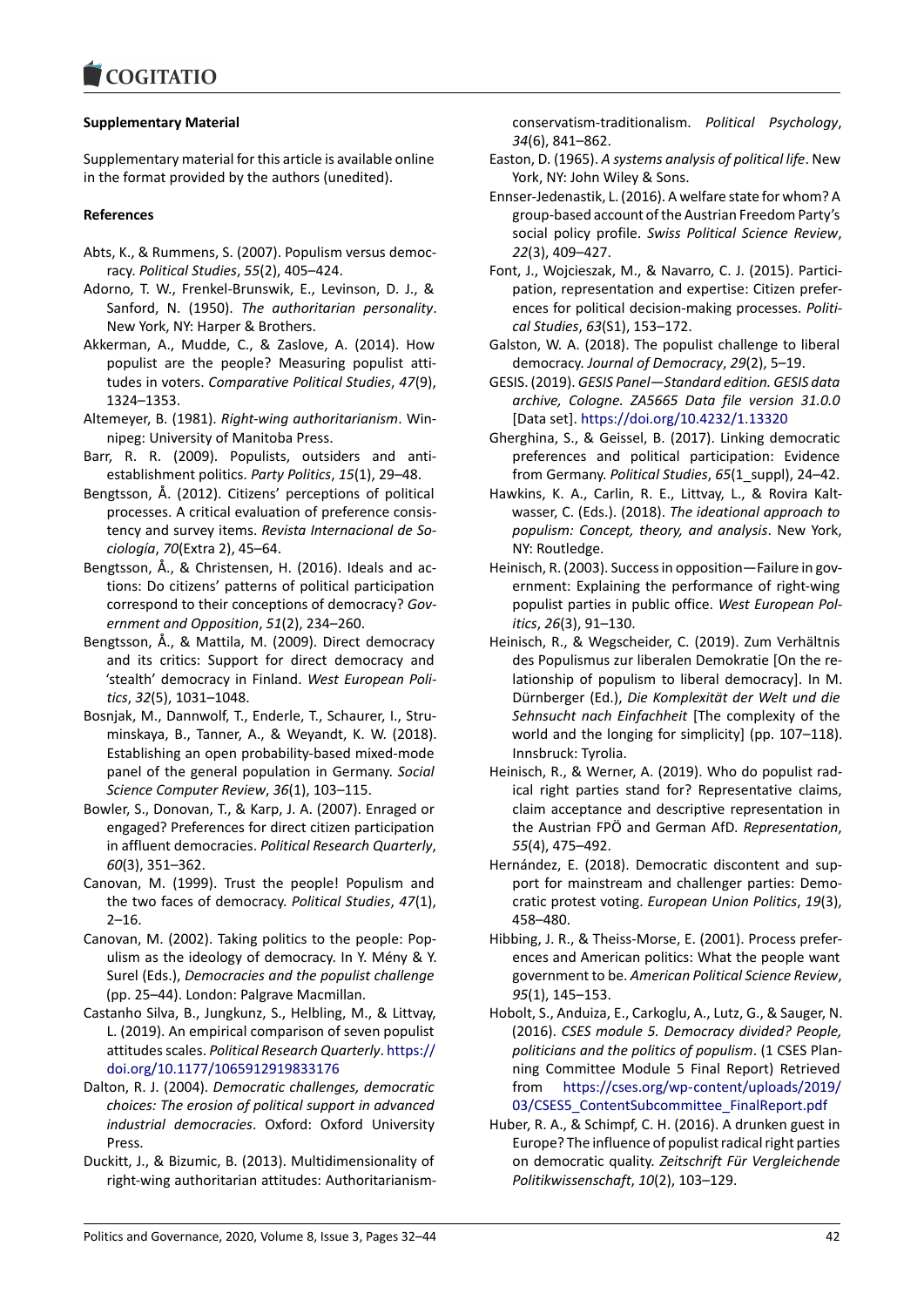#### **COMMITMENT**

- Huber, R. A., & Schimpf, C. H. (2017a). On the distinct effects of left-wing and right-wing populism on democratic quality. *Politics and Governance*, *5*(4), 146.
- Huber, R. A., & Schimpf, C. H. (2017b). Populism and democracy: Theoretical and empirical considerations. In R. Heinisch, C. Holtz-Bacha, & O. Mazzoleni (Eds.), *Political populism: A handbook* (pp. 329–344). Baden-Baden: Nomos.
- Kriesi, H. (2014). The populist challenge. *West European Politics*, *37*(2), 361–378.
- Landwehr, C., & Steiner, N. D. (2017). Where democrats disagree: Citizens' normative conceptions of democracy. *Political Studies*, *65*(4), 786–804.
- Lefkofridi, Z., Wagner, M., & Willmann, J. E. (2014). Leftauthoritarians and policy representation in Western Europe: Electoral choice across ideological dimensions. *West European Politics*, *37*(1), 65–90.
- Lubbers, M., Gijsberts, M., & Scheepers, P. (2002). Extreme right-wing voting in Western Europe. *European Journal of Political Research*, *41*(3), 345–378.
- Mair, P. (2002). Populist democracy vs party democracy. In Y. Mény & Y. Surel (Eds.), *Democracies and the populist challenge* (pp. 81–98). London: Palgrave Macmillan.
- March, L. (2007). From vanguard of the proletariat to vox populi: Left-populism as a 'shadow' of contemporary socialism. *SAIS Review of International Affair*, *27*(1), 63–77.
- March, L. (2011). *Radical left parties in contemporary Europe*. New York, NY: Routledge.
- March, L. (2017). Left and right populism compared: The British case. *The British Journal of Politics and International Relations*, *19*(2), 282–303.
- March, L., & Mudde, C. (2005). What's left of the radical left? The European radical left after 1989: Decline and mutation. *Comparative European Politics*, *3*(1), 23–49.
- Mény, Y., & Surel, Y. (2002). The constitutive ambiguity of populism. In Y. Mény & Y. Surel (Eds.), *Democracies and the populist challenge* (pp. 1–21). London: Palgrave Macmillan.
- Mohrenberg, S., Huber, R. A., & Freyburg, T. (2019). Love at first sight? Populist attitudes and support for direct democracy. *Party Politics*, 1–12. https://doi.org/ 10.1177/1354068819868908
- Mudde, C. (2004). The populist Zeitgeist. *Government and Opposition*, *39*(4), 541–563.
- Mudde, C. (2007). *Populist radical right p[arties in Europe](https://doi.org/10.1177/1354068819868908)*. [Cambridge: Cambridge Unive](https://doi.org/10.1177/1354068819868908)rsity Press.
- Mudde, C., & Rovira Kaltwasser, C. (2012). Populism and (liberal) democracy: a framework for analysis. In C. Mudde & C. Rovira Kaltwasser (Eds.), *Populism in Europe and the Americas* (pp. 1–26). Cambridge: Cambridge University Press.
- Mudde, C., & Rovira Kaltwasser, C. (2017). *Populism: A very short introduction*. New York, NY: Oxford University Press.
- Neblo, M. A., Esterling, K. M., Kennedy, R. P., Lazer, D. M.

J., & Sokhey, A. E. (2010). Who wants to deliberate— And why? *American Political Science Review*, *104*(3), 566–583.

- Pappas, T. S. (2019). *Populism and liberal democracy: A comparative and theoretical analysis*. Oxford: Oxford University Press.
- Plattner, M. F. (2010). Populism, pluralism, and liberal democracy. *Journal of Democracy*, *21*(1), 81–92.
- Rooduijn, M. (2014). The nucleus of populism: In search of the lowest common denominator. *Government and Opposition*, *49*(4), 573–599.
- Rooduijn, M. (2018). What unites the voter bases of populist parties? Comparing the electorates of 15 populist parties. *European Political Science Review*, *10*(3), 351–368.
- Rooduijn, M., & Akkerman, T. (2017). Flank attacks: Populism and left-right radicalism in Western Europe. *Party Politics*, *23*(3), 193–204.
- Rovira Kaltwasser, C. (2014). The responses of populism to Dahl's democratic dilemmas. *Political Studies*, *62*(3), 470–487.
- Rovira Kaltwasser, C., & Van Hauwaert, S. M. (2020). The populist citizen: Empirical evidence from Europe and Latin America. *European Political Science Review*, *12*(1), 1–18.
- Rovny, J. (2013). Where do radical right parties stand? Position blurring in multidimensional competition. *European Political Science Review*, *5*(1), 1–26.
- Rydgren, J. (2007). The sociology of the radical right. *Annual Review of Sociology*, *33*(1), 241–262.
- Rydgren, J. (2018). The radical right: An introduction. In J. Rydgren (Ed.), *The Oxford handbook of the radical right* (pp. 1–14). New York, NY: Oxford University Press.
- Schedler, A. (1996). Anti-political-establishment parties. *Party Politics*, *2*(3), 291–312.
- Schmitt-Beck, R., van Deth, J. W., & Staudt, A. (2017). Die AfD nach der rechtspopulistischen Wende [The AfD after its right-wing populist turn]. *Zeitschrift Für Politikwissenschaft*, *27*(3), 273–303.
- Schumacher, G., & Rooduijn, M. (2013). Sympathy for the 'devil'? Voting for populists in the 2006 and 2010 Dutch general elections. *Electoral Studies*, *32*(1), 124–133.
- Stanley, B. (2008). The thin ideology of populism. *Journal of Political Ideologies*, *13*(1), 95–110.
- Stark, T., Wegscheider, C., Brähler, E., & Decker, O. (2017). *Sind Rechtsextremisten sozial ausgegrenzt? Eine Analyse der sozialen Lage und Einstellungen zum Rechtsextremismus* (Papers 2/2017). Berlin: Rosa-Luxemburg-Stiftung.
- Stavrakakis, Y., & Katsambekis, G. (2014). Left-wing populism in the European periphery: The case of SYRIZA. *Journal of Political Ideologies*, *19*(2), 119–142.
- Steiner, N. D., & Landwehr, C. (2018). Populistische Demokratiekonzeptionen und die Wahl der AfD: Evidenz aus einer Panelstudie [Populist conceptions of democracy and voting for the Alternative for